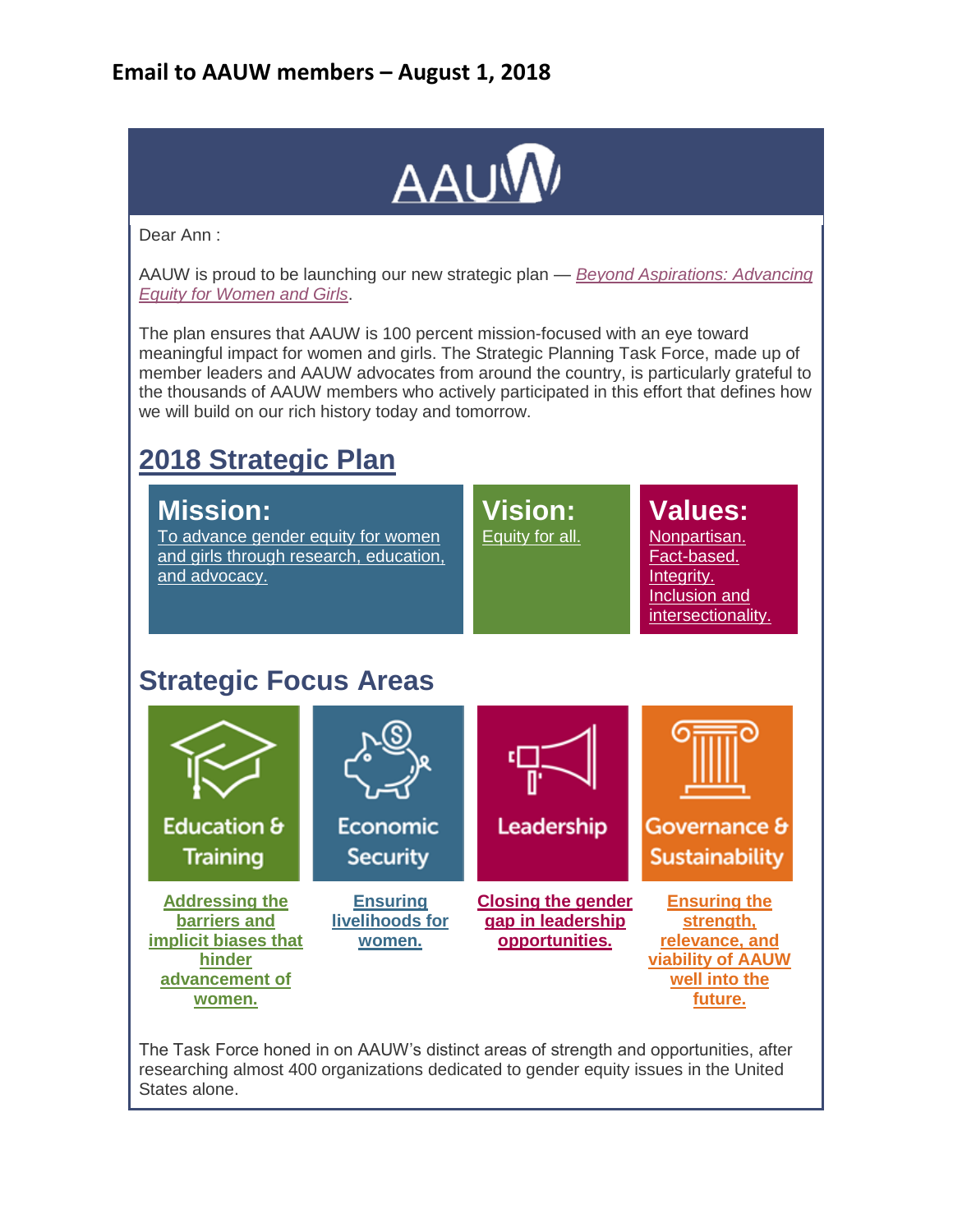**[Specific goals and objectives for each area are outlined in the full plan, available](http://salsa4.salsalabs.com/dia/track.jsp?v=2&c=gLUfFlNK0fNzTmd%2FAOpbEN2fpCm0hYak)  [here.](http://salsa4.salsalabs.com/dia/track.jsp?v=2&c=gLUfFlNK0fNzTmd%2FAOpbEN2fpCm0hYak)**

So, what's next? Now that the AAUW Board of Directors unanimously approved the plan, AAUW members will help bring this plan to life. Every single member can make a difference. And, together — with 170,000 members and supporters in every state, territory, and congressional district as well as our dedicated staff — we will make this bold vision into a reality.

In the coming weeks, months, and years, there are countless opportunities to get involved and be leaders within your community, at the state level, and throughout the nation to advance our mission towards meaningful results.

**One of the most audacious and exciting goals in the plan is to achieve pay equity by 2030**, and this is one of our immediate areas of focus. We can lead the national conversation on pay equity — and all members can join advocacy efforts to advance policies in their states and communities and nationally. [AAUW members have been](http://salsa4.salsalabs.com/dia/track.jsp?v=2&c=rJpXYnooofAr4S2FlPFmod2fpCm0hYak)  [instrumental](http://salsa4.salsalabs.com/dia/track.jsp?v=2&c=rJpXYnooofAr4S2FlPFmod2fpCm0hYak) in more than a dozen states passing improved pay equity laws in the past couple of years [\(see your state's equal pay law status\)](http://salsa4.salsalabs.com/dia/track.jsp?v=2&c=dJFayOOo7W%2BzesQ69%2Fmagd2fpCm0hYak) and all of us can contact our policy makers by becoming an [AAUW Two-Minute Activist.](http://salsa4.salsalabs.com/dia/track.jsp?v=2&c=aivTciEEqrcCtWLMcdgxLN2fpCm0hYak)

As another key component of our pay equity agenda, **AAUW will train [10 million](http://salsa4.salsalabs.com/dia/track.jsp?v=2&c=tapg3Q1xETWu8ZGqEfKYkoGfKk7%2F0BGV)  [women in salary negotiation by 2022.](http://salsa4.salsalabs.com/dia/track.jsp?v=2&c=tapg3Q1xETWu8ZGqEfKYkoGfKk7%2F0BGV)** Our strategy is to build large-scale initiatives like we have in [Boston;](http://salsa4.salsalabs.com/dia/track.jsp?v=2&c=W7k90nAO%2FtlbA5tdxqw4PYGfKk7%2F0BGV) [Long Beach, California;](http://salsa4.salsalabs.com/dia/track.jsp?v=2&c=%2FzerGu%2Fp8HCjiuwq2b5TIt2fpCm0hYak) [the Commonwealth of Massachusetts;](http://salsa4.salsalabs.com/dia/track.jsp?v=2&c=tApvPUzkR%2BvmWfUA5Dkn6N2fpCm0hYak) San [Francisco;](http://salsa4.salsalabs.com/dia/track.jsp?v=2&c=BD1KyBrVyZytzBV%2BWbem4d2fpCm0hYak) [Tempe, Arizona;](http://salsa4.salsalabs.com/dia/track.jsp?v=2&c=JufYvZyJdwvCcEJESepvxt2fpCm0hYak) and [Washington, D.C.,](http://salsa4.salsalabs.com/dia/track.jsp?v=2&c=CeHaJLaBAHYjomg6bQsqrN2fpCm0hYak) and we will be announcing more initiatives soon. We will be working with AAUW state and branch leaders as well as AAUW national members across the country to develop plans to engage mayors, governors, local employers, universities, and other civic leaders in the effort. We will also be launching an online version of the salary negotiation course in September — and we are asking every member to take the course and to share it with at least 20 of your family members, friends, and contacts.

**Another priority is to improve workplace culture to advance women**. As part of that priority, we are asking for your help with a new AAUW research report. Our forthcoming report will examine how sexual harassment disrupts women's career paths and has a cumulative effect over women's lifetimes. In particular, we will be focusing on how workplace sexual harassment impacts women toward the end of their careers. **[Your](http://salsa4.salsalabs.com/dia/track.jsp?v=2&c=Iqxb7G7ZhfDP1ssg%2FU%2B1pd2fpCm0hYak)  [voice is important; we hope you will respond to our survey](http://salsa4.salsalabs.com/dia/track.jsp?v=2&c=Iqxb7G7ZhfDP1ssg%2FU%2B1pd2fpCm0hYak)** regarding your experiences with workplace sexual harassment. AAUW's research reports have helped move policy and change norms for more than 100 years, and this project will help us connect the lessons we have learned over our lifetime to improve women's workplaces and lives today.

These are just a few examples of the types of efforts we can all work on to advance equity and achieve our goals locally, regionally, and nationally. Additional opportunities for branch and national members for engagement at the state and national levels will be presented later this summer and regularly shared to ensure we are, together, meeting our goals. We will keep you updated with quarterly progress reports so we can all see and celebrate our collective impact.

On behalf of the AAUW board and the national staff, thank you for your support and